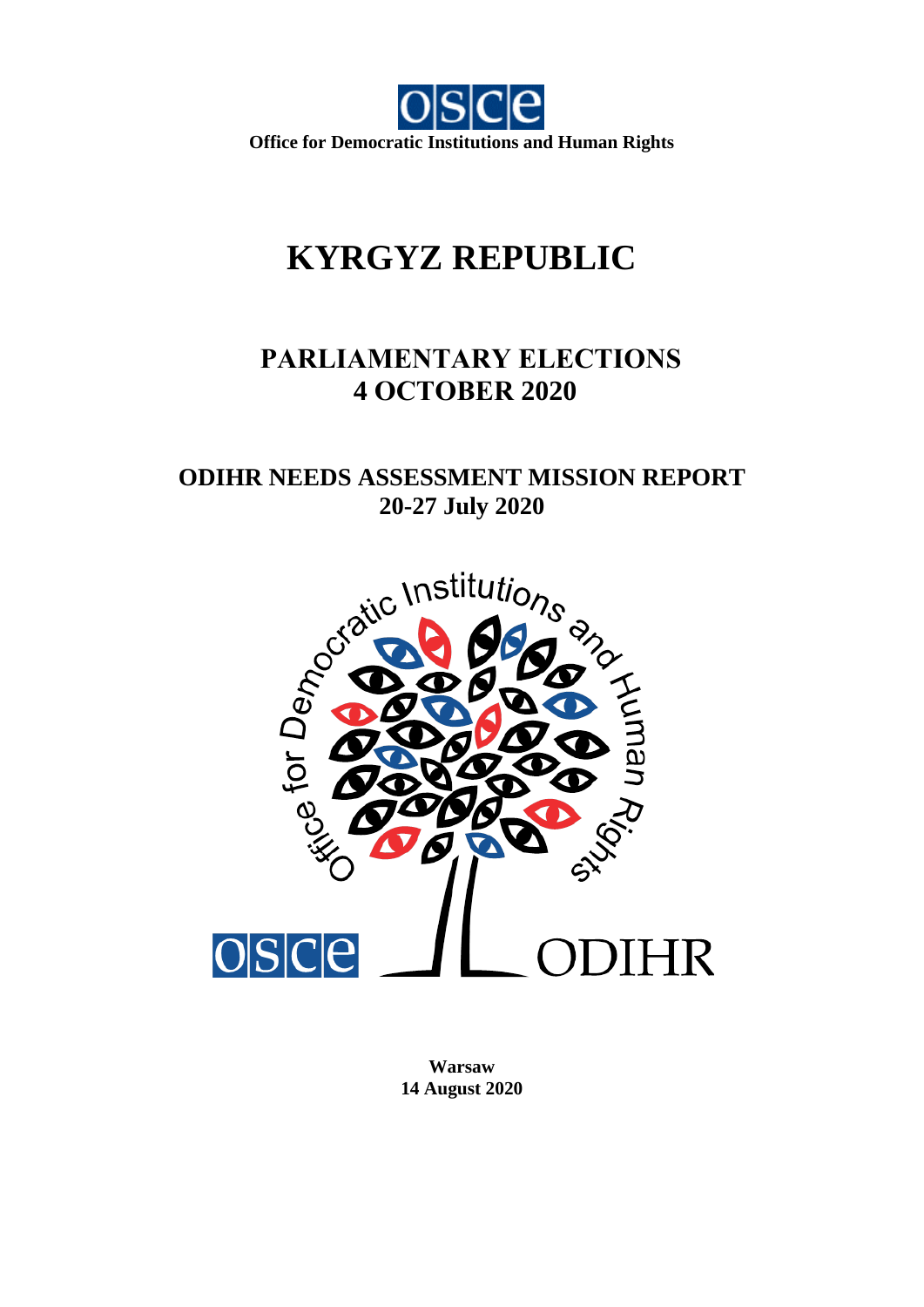# **TABLE OF CONTENTS**

| H.                |  |
|-------------------|--|
| III.              |  |
| $A_{\cdot}$       |  |
| $\bf{B}$          |  |
|                   |  |
| D.                |  |
| E.                |  |
| $\mathbf{F}$      |  |
| G.                |  |
| $H_{\cdot}$       |  |
| $\mathbf{L}$      |  |
| $\mathbf{IV}_{-}$ |  |
|                   |  |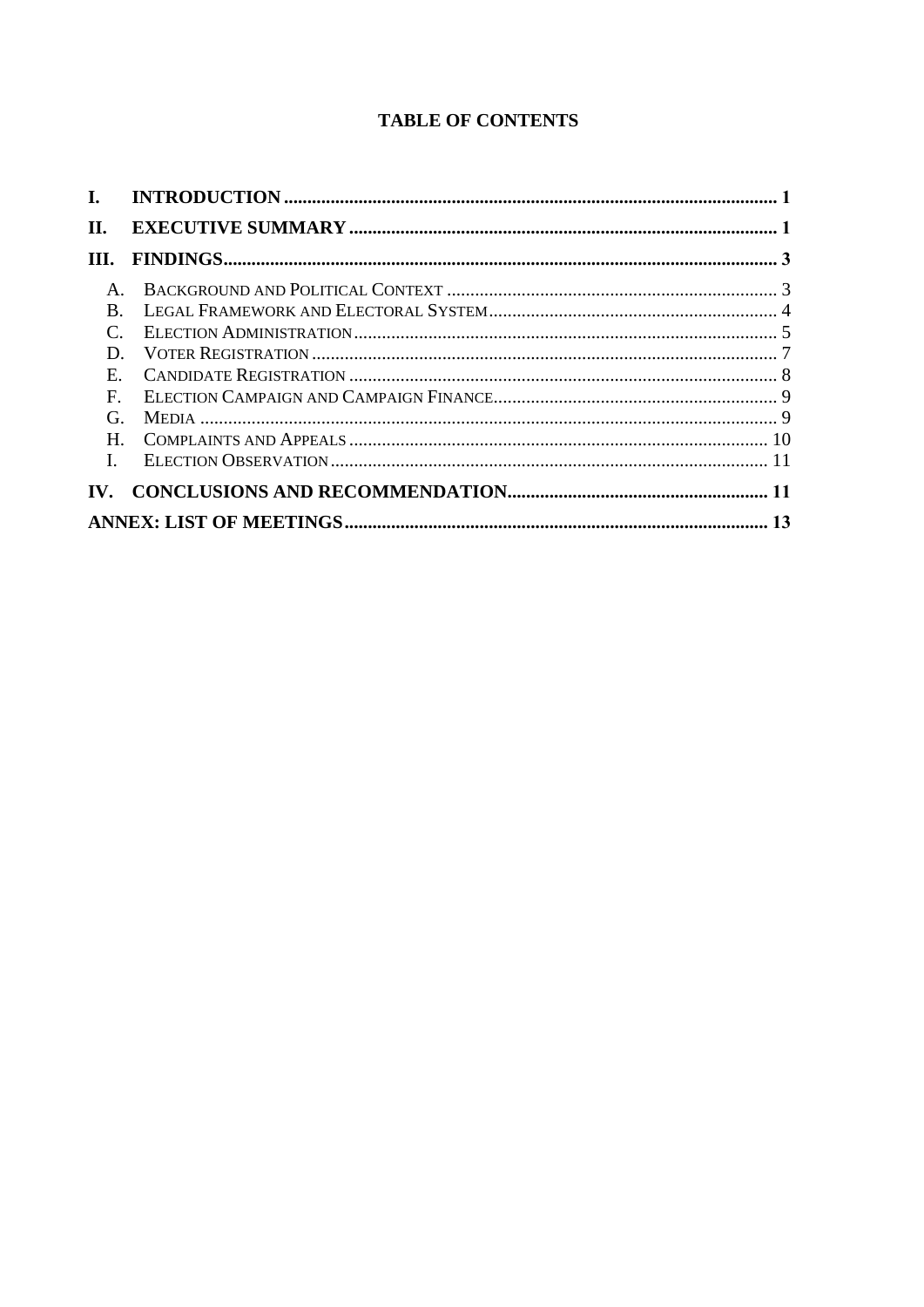# **KYRGYZ REPUBLIC PARLIAMENTARY ELECTIONS 4 October 2020**

# **ODIHR Needs Assessment Mission Report**

# <span id="page-2-0"></span>**I. INTRODUCTION**

Following an invitation from the authorities of the Kyrgyz Republic to observe the 4 October 2020 parliamentary elections, and in accordance with its mandate, the OSCE Office for Democratic Institutions and Human Rights (ODIHR) undertook a Needs Assessment Mission (NAM) from 20 to 27 July 2020. The ODIHR NAM included Alexey Gromov, ODIHR Senior Election Adviser, and Kakha Inaishvili, ODIHR Election Adviser. The ODIHR NAM was joined by Manuchekhr Salokhudinov, Programme Officer of the OSCE Parliamentary Assembly.

The purpose of the mission was to assess the pre-election environment and preparations for the elections. Based on this assessment, the NAM recommends whether to deploy an ODIHR electionrelated activity for the forthcoming elections, and if so, what type of activity best meets the identified needs. Due to the global health emergency and consecutive introduction of restrictions on cross-border travel throughout the OSCE region, the NAM was conducted remotely, using the means of information and communication technologies. This approach was chosen due to the current extraordinary situation and in view of the need to ensure sufficient time for the preparation of the possible deployment of an election-related activity for the 4 October elections. Meetings were held with officials from state institutions, as well as representatives of political parties, media, civil society, and the international community. A list of meetings is annexed to this report.

ODIHR would like to thank the Ministry of Foreign Affairs and its Permanent Delegation to the OSCE, and the OSCE Programme Office in Bishkek for their assistance in organizing the mission. ODIHR would also like to thank all its interlocutors for taking the time to meet with the NAM and to share their views.

# <span id="page-2-1"></span>**II. EXECUTIVE SUMMARY**

On 2 July, the president decreed the elections to the 120-member unicameral *Jogorku Kenesh* (parliament) for 4 October. Members of parliament are elected for five-year term through a closedlist proportional system within a single nationwide constituency. Many ODIHR NAM interlocutors referred to a lack of certainty on whether the elections can take place in the context of COVID-19 pandemic.

The legal framework for the parliamentary elections has been substantially amended since the previous parliamentary elections addressing several ODIHR recommendations, including on establishing responsibility for the misuse of administrative resources and effective mechanism to counter vote-buying, enhancing campaign finance transparency. However, other recommendations remain unaddressed, including those related to undue limitations to the right to vote to individuals convicted of crimes and persons with disabilities, regional electoral threshold, and accreditation of media outlets.

Elections are administered by the Central Commission for Elections and Referenda (CEC), 54 Territorial Election Commissions, and 2,462 Precinct Election Commissions. Out-of-country voting is expected to be conducted at 44 polling stations abroad. In light of the COVID-19 pandemic, the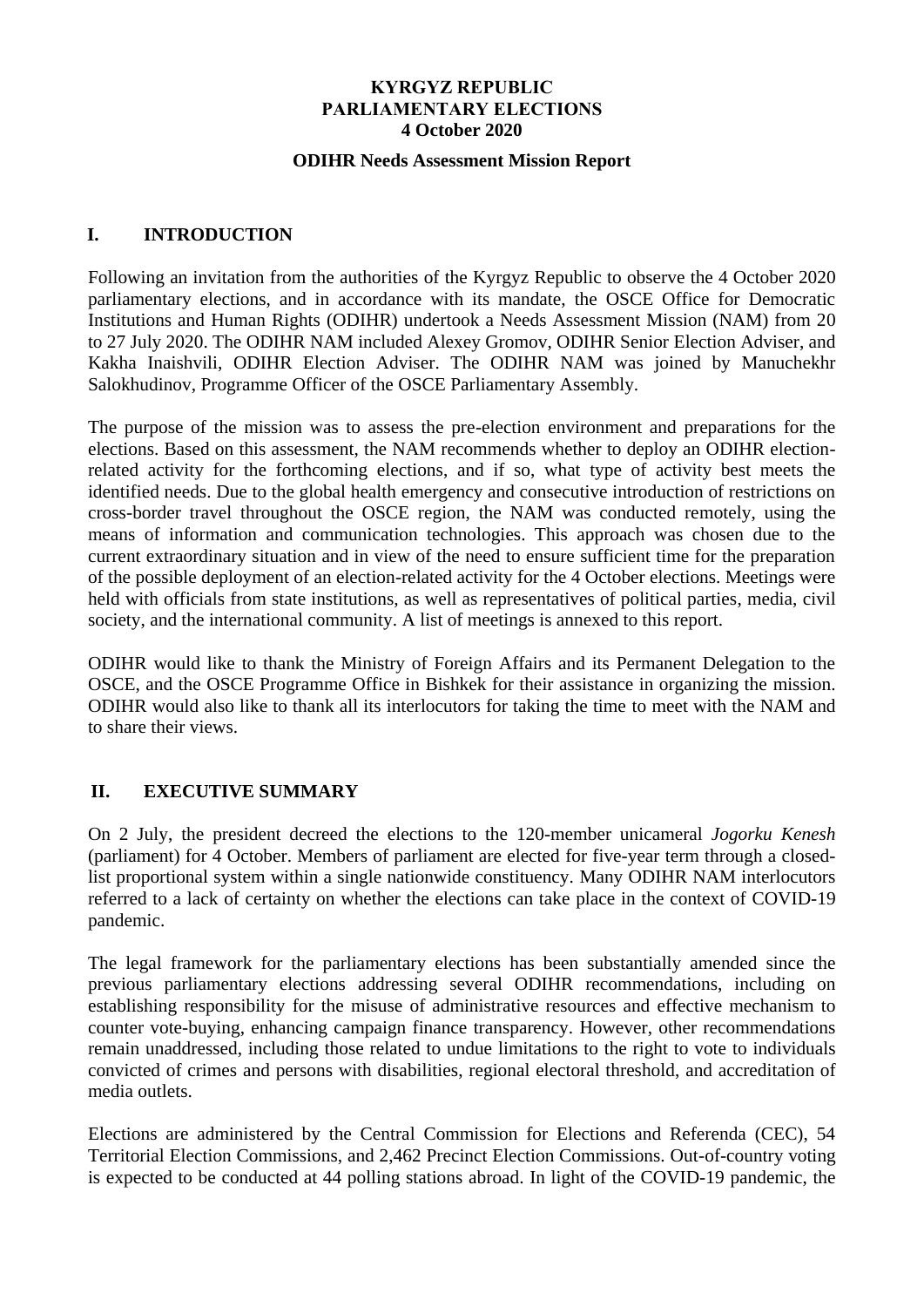CEC is developing special measures to be taken on election day and plans to provide electoral officials and voters with personal protective equipment.

Electoral preparations are underway. The CEC, in consultation with different stakeholders, is implementing projects aimed at improving administration of elections, including enhancing transparency of election administration and electoral dispute resolution, promoting inclusive electoral participation, and raising voter awareness. No ODIHR NAM interlocutors raised any issues regarding effective administration of elections, while some interlocutors questioned the ability of the CEC to make decisions independently from the authorities.

The right to vote is granted to citizens who reached the age of 18 years before or on election day, except for those serving a prison sentence or declared incapacitated by a court decision, including for reasons of mental disability. Voter registration is passive and voter lists are extracted from the Unified Population Register, which includes citizens who had registered their personal and biometric data. Since 2019 the CEC is in charge of registration of voters. Some 3.4 million voters are registered for the upcoming elections. Many ODIHR NAM interlocutors expressed confidence in the accuracy of voter lists, but noted that voter registration of many citizens living abroad remains an issue, including due to the COVID-19 pandemic.

Eligible voters over 21 years of age by election day may be elected to parliament, unless they have an unexpunged criminal record. The political parties are entitled to nominate candidates and 44 parties declared their intention to stand for the elections. The law sets special measures to nominate women, young people, national minorities, and persons with disabilities as candidates.

The election campaign will start on 4 September. The campaign is expected to focus on health care system, response to the economic crisis and corruption. Most ODIHR NAM interlocutors expressed concerns about ability to effectively campaign due to the COVID-19 pandemic. While many stakeholders expect a shift of the campaign activities to the Internet, almost all ODIHR NAM interlocutors expressed concerns regarding the absence of clear rules on campaigning online.

Political parties can fund their campaigns from their own and candidates' resources as well as donations from individuals and legal entities. Cash donations and funds from foreign, state-owned or anonymous sources, religious and charitable organizations are prohibited. Control over campaign finances is vested with the CEC that has already adopted an instruction aimed at enhancing transparency of campaign finance. Some ODIHR NAM interlocutors raised concerns over limited transparency of financing the campaigns by individual candidates.

Television remains the main source of political information for most people, but online sources increasingly serve as an alternative source of information. No ODIHR NAM interlocutors expressed concerns about access of political parties to the media. All broadcast and online media that are partially or fully financed from state or local budgets are obliged to provide equal opportunities for contesting parties. Defamation and insult cannot be criminally prosecuted. But some ODIHR NAM interlocutors considered excessive damages awarded in multiple civil defamation cases as leading to self-censorship among independent journalists.

Most election-related complaints are considered by election commissions from lower to upper levels. CEC decisions as well as election-related decisions and actions of other government bodies can be appealed in court. Complaints can be filed by all electoral stakeholders within reasonable deadlines, but election results can only be appealed by parties and candidates. Law enforcement bodies are entitled to investigate complaints from citizens regarding electoral offences that may be subject to administrative and criminal liability. Several ODIHR NAM interlocutors positively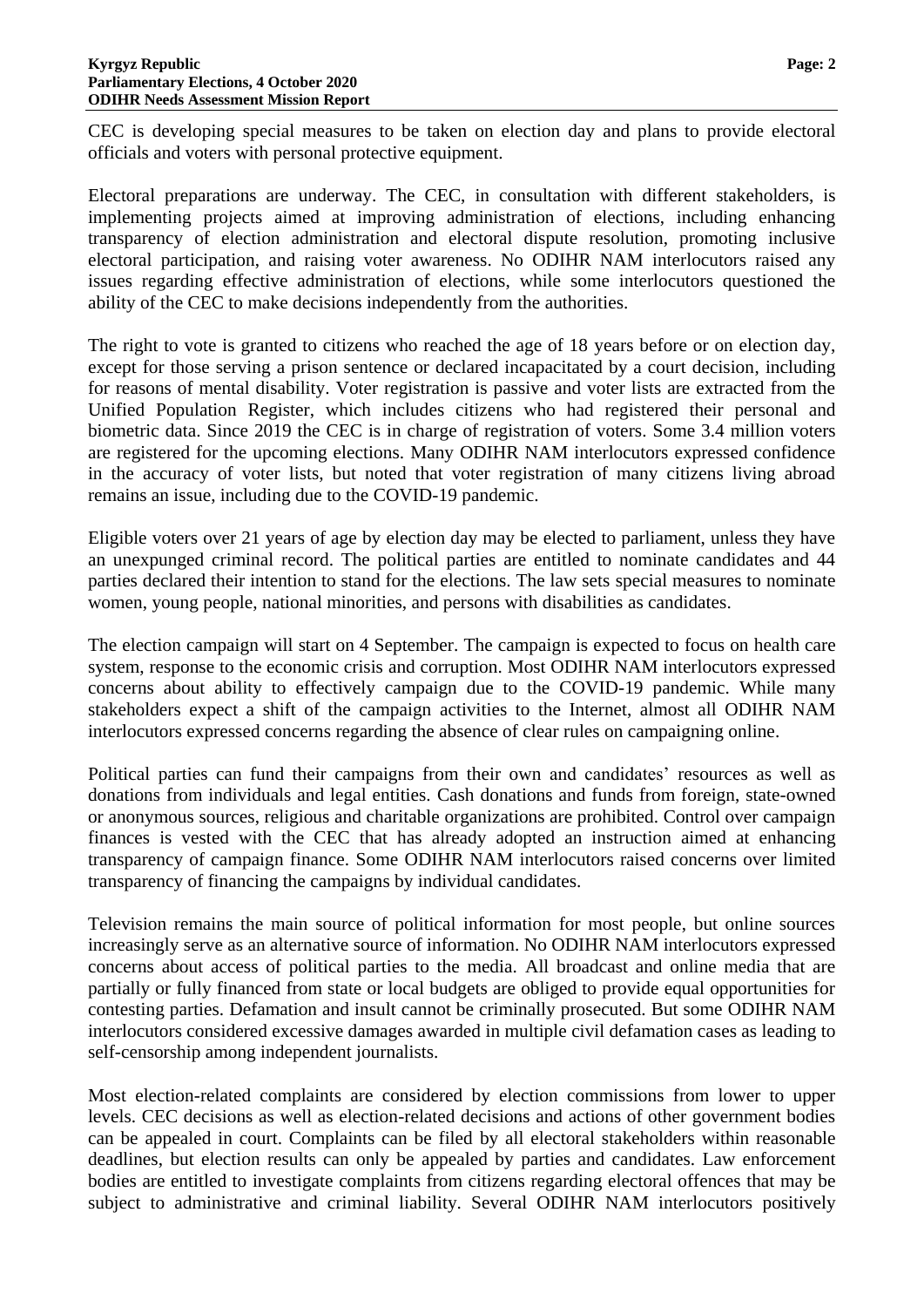assessed recent legal amendments as providing law enforcement bodies with legal tools to prevent and counter cases of vote-buying and misuse of administrative resources.

The law provides for international and citizen observation of all stages of electoral process. Despite previous ODIHR recommendation, individual citizen observers can only be accredited to observe at one specific commission. Several citizen observer groups intend to observe election day procedures as well as other aspects of the process; however, some ODIHR NAM interlocutors expressed their concerns regarding potential difficulties for observation caused by COVID-19 related restrictions.

Most interlocutors met with by the ODIHR NAM noted the need to observe the upcoming elections. A number of aspects could merit specific attention by an ODIHR election observation activity, including the work of the election administration, the campaign and its coverage by the media and election day procedures, particularly under the circumstances caused by the COVID-19 pandemic. Representatives of state bodies emphasized that the electoral process would be transparent, noted the added value of an ODIHR assessment and welcomed any potential recommendations for improvement of the process.

Based on the findings of this report, the ODIHR NAM recommends the deployment of an Election Observation Mission (EOM), subject to public health considerations and potential travel restrictions in light of the ongoing COVID-19 pandemic, to assess the forthcoming parliamentary elections. In addition to a core team of experts, the ODIHR NAM recommends the secondment of 24 long-term observers from OSCE participating States to follow the electoral process countrywide, and 350 short-term observers to follow election day proceedings. In line with ODIHR's standard methodology, the EOM would include a media monitoring element.

# <span id="page-4-0"></span>**III. FINDINGS**

# <span id="page-4-1"></span>**A. BACKGROUND AND POLITICAL CONTEXT**

Kyrgyzstan is a semi-presidential republic, with legislative powers vested in the 120-member unicameral *Jogorku Kenesh* (parliament) elected for a five-year term. The outgoing parliament was elected in October 2015 when six parties and coalitions entered the parliament: *Ata Meken, Bir Bol, Kyrgyzstan, Onuguu-Progress, Respublika-Ata Jurt* and the Social Democratic Party of Kyrgyzstan (SDPK). In 2018, an SDPK-led coalition comprising *Bir Bol* and *Kyrgyzstan* was joined by *Respublika-Ata Jurt*, and currently the parliamentary majority holds 95 seats.

On 2 July, amid the rapidly spreading COVID-19 pandemic, the president decreed the parliamentary elections for 4 October. While many ODIHR NAM interlocutors supported the decision to hold the elections within the constitutional timeframe, some political parties and civil society representatives raised questions regarding expediency of spending budgetary funds on upcoming elections instead of reallocating them for urgent medical and social needs.<sup>1</sup> Many ODIHR NAM interlocutors referred to a lack of certainty on whether the elections can take place in this environment.

 $\mathbf{1}$ <sup>1</sup> On 13 July, a group of young activists attempted to hold a demonstration in front of the presidential administration demanding postponement of the elections and introduction of state of emergency in light of deteriorating COVID-19 situation. The event was prevented by the police who detained six organizers for reportedly lack of permission to hold the event. Another group initiated an online petition calling on president to resign, but access to the relevant website for collecting signatures was blocked by Internet providers as per relevant court decision granting a request of security services.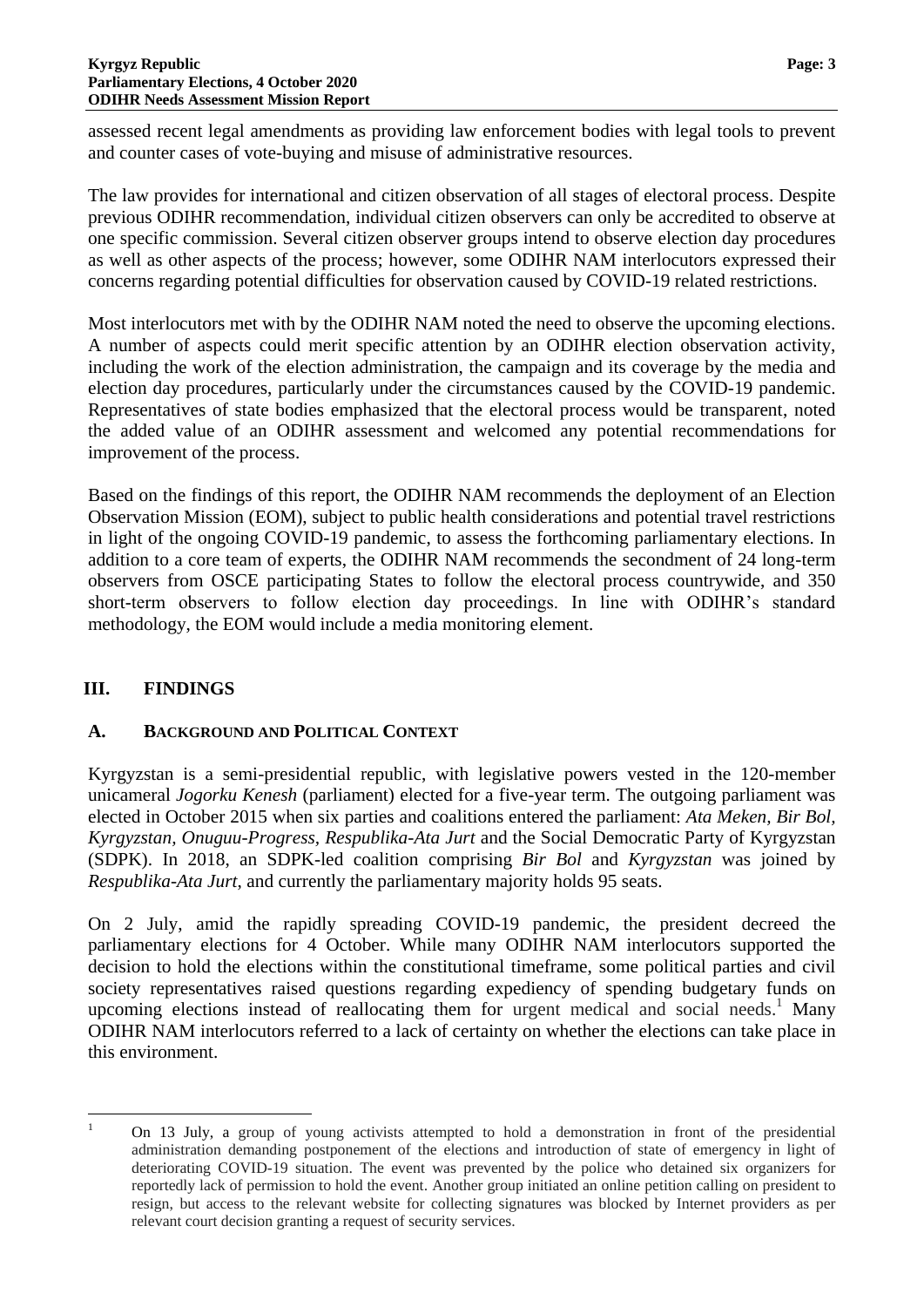Recent adoption by the parliament of the draft law on manipulation of information has caused antigovernment sentiments and a criticism from international, expert and NGO community, and resulted in protests against a considerable threat to free speech (See also *Media* section)*.* Another draft law on non-commercial organizations initiated in February 2020 by a group of MPs was also highly criticized by the civil society.<sup>2</sup> The draft law provided for excessive reporting requirements by non-commercial organizations and vague grounds for closing the organizations. On 24 June, the controversial draft was withdrawn from parliamentary hearings.

Women generally remain under-represented in public offices, holding 20 out of 120 seats in the outgoing parliament, 2 of the 22 members of the government, including a vice prime minister, and none of the 9 governors. The UN Committee on the Elimination of Discrimination against Women has previously expressed concern about the low participation of women in political and public life, in particular in decision-making positions. $3$ 

ODIHR has previously observed 11 elections and referenda in the Kyrgyz Republic.<sup>4</sup> The most recent ODIHR election observation mission deployed for the 2017 presidential election concluded that the election "contributed to the strengthening of democratic institutions by providing for an orderly transfer of power from one elected president to another. The election was competitive, as voters had a wide choice and candidates could, in general, campaign freely, although cases of misuse of public resources, pressure on voters, and vote-buying remain a concern. The technical aspects of the election were well-administered, but the adjudication of election disputes by the [CEC] was, at times, biased. While televised debates contributed to greater pluralism, selfcensorship and limited editorial coverage of the campaign signalled deficiencies in media freedom. Voting was orderly and well organized in the large majority of polling stations observed, despite problems with ballot secrecy. Numerous and significant procedural problems were noted during the vote count and the initial stages of tabulation".

# <span id="page-5-0"></span>**B. LEGAL FRAMEWORK AND ELECTORAL SYSTEM**

The legal framework for parliamentary elections comprises the 2010 Constitution (amended in 2016), Constitutional Law on Presidential and Parliamentary Elections (last amended in 2020; hereinafter Electoral Law), the Law on Election Commissions (last amended in 2019), relevant provisions of the Code of Administrative Procedure and legislation on criminal and administrative sanctions, as well as instructions of the Central Commission for Elections and Referenda (CEC).<sup>5</sup> Kyrgyzstan is a party to the main international and regional human rights instruments related to democratic elections.<sup>6</sup> Positively and in line with previous ODIHR recommendation, Kyrgyzstan ratified the UN Convention on the Rights of Persons with Disabilities (CRPD) in May 2019.

 $\overline{c}$ <sup>2</sup> Representatives of 180 non-commercial organizations [appealed](http://media.kg/news/obrashhenie-180-nko/) to the parliament to refrain from adopting the draft law, describing it as discriminatory and contrary to the principles of democracy.

<sup>3</sup> See UN Committee on the Elimination of Discrimination against Women [Concluding observations on the fourth](http://tbinternet.ohchr.org/_layouts/treatybodyexternal/Download.aspx?symbolno=CEDAW%2fC%2fKGZ%2fCO%2f4&Lang=en)  [periodic report of Kyrgyzstan](http://tbinternet.ohchr.org/_layouts/treatybodyexternal/Download.aspx?symbolno=CEDAW%2fC%2fKGZ%2fCO%2f4&Lang=en) (11 March 2015), CEDAW/C/KGZ/CO/4, paragraphs 23 and 24.

<sup>4</sup> See all previous [ODIHR election-related reports on Kyrgyzstan.](http://www.osce.org/odihr/elections/kyrgyzstan)

<sup>&</sup>lt;sup>5</sup> Other relevant laws include Law on Peaceful Assemblies, Law on Biometric Registration and laws governing the activities of the media and non-governmental organizations.

<sup>&</sup>lt;sup>6</sup> These include the 1948 [Universal Declaration of Human Rights,](https://www.un.org/en/universal-declaration-human-rights/) the 1965 Convention on the Elimination of All [Forms of Racial Discrimination,](https://www.ohchr.org/en/professionalinterest/pages/cerd.aspx) the 1966 [International Covenant on Civil and Political Rights,](https://www.ohchr.org/en/professionalinterest/pages/ccpr.aspx) the 1979 [Convention on the Elimination of All Forms of Discrimination Against Women](https://www.ohchr.org/en/professionalinterest/pages/cedaw.aspx) and its optional protocol, the 2003 [UN Convention Against corruption](https://www.unodc.org/unodc/en/corruption/uncac.html) and the 2002 CIS [Convention on Standards of Democratic Elections,](https://www.venice.coe.int/webforms/documents/default.aspx?pdffile=CDL-EL(2006)031rev-e)  [Electoral Rights and Freedoms.](https://www.venice.coe.int/webforms/documents/default.aspx?pdffile=CDL-EL(2006)031rev-e)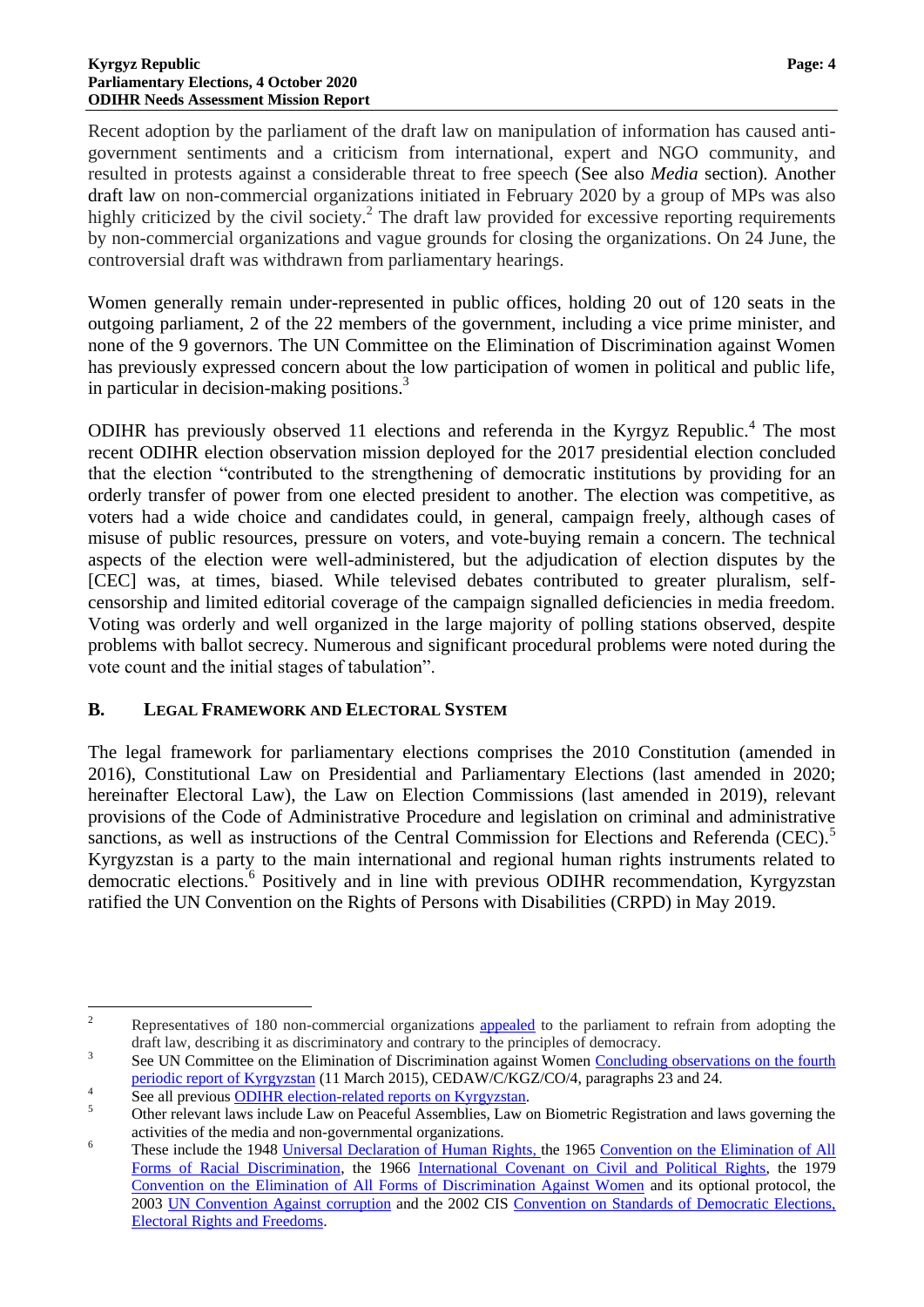The electoral legal framework has been extensively amended since the last parliamentary elections in line with the Strategy for Improving the Electoral Legislation in  $2018-2020$ .<sup>7</sup> The amendments introduced in the Electoral Law related among others to withdrawal of candidates after the election day, strengthening of the existing gender quota mechanism within the candidate lists, administering the voter lists, reintroduction of seven per cent nationwide electoral threshold that despite previous ODIHR recommendation was raised in 2017 to nine per cent. A number of new provisions focus on enhancing participation of voters with various disabilities, including on voter and campaign information in different formats, assistive tools in polling stations, as well as independent access to polling stations and disabled-friendly environment in the voting premises.

On 25 June, the parliament adopted amendments to legislative acts related to sanctions for violation of electoral legislation, which addressed some of the previous ODIHR recommendations.<sup>8</sup> Some ODIHR NAM interlocutors positively noted that these amendments established adequate liability for the misuse of administrative resources and vote-buying, and clarified the deadlines for lodging appeals against violations of electoral rights. The parliament is currently considering a draft law on political parties with the aim of creating a level playing field for the parties in the electoral process, increasing financial transparency, as well as promoting participation of women and persons with disabilities in political life.<sup>9</sup>

At the same time, some previous ODIHR recommendations remain unaddressed, including on limitations to the right to vote and stand for elections for certain groups of citizens, existing regional electoral threshold, and accreditation of media outlets.

Members of parliament (MPs) are elected through a closed-list proportional system within a single nationwide constituency. To qualify for seat allocation, a party must surpass a 7 per cent threshold of votes cast nationwide and at least 0.7 per cent in each of the seven regions and Bishkek and Osh cities. To avoid the dominance of any party in parliament, the Constitution limits the number of seats that a single party can receive to 65 regardless of the number of votes received. ODIHR and the Venice Commission have previously recommended to revise seat allocation rules as well as to reconsider double threshold.<sup>10</sup>

# <span id="page-6-0"></span>**C. ELECTION ADMINISTRATION**

 $\overline{a}$ 

The parliamentary elections are administered by the CEC, 54 Territorial Election Commissions (TECs) and 2,462 Precinct Election Commissions (PECs). Out-of-country voting will be conducted at 44 polling stations established at embassies and consulates, an increased number in comparison with previous elections.

The CEC is a permanent body responsible for organization of elections and referenda. The 12 CEC members are appointed for a five-year term by the parliament, upon nominations from the president, the parliamentary majority, and the parliamentary opposition, each nominating 4 members. Five of the current CEC members, including the chairperson, are women.<sup>11</sup>

<sup>&</sup>lt;sup>7</sup> The Strategy was developed by a Working Group on Improving Electoral Legislation under the President of the Kyrgyz Republic on the basis of previous ODIHR recommendations and broad public discussions held throughout the country.

<sup>&</sup>lt;sup>8</sup> The amendments were made to the Electoral Law, Criminal Code, Code on Minor Offences, Code on Infractions, and Code of Administrative Procedure. See also the 2020 ODIHR and the Council of Europe's European Commission for Democracy through Law (Venice Commission) [Joint Opinion](https://www.osce.org/files/f/documents/1/5/449089.pdf) on recent amendments. 9

See also the 2020 ODIHR Urgent Opinion [on the Draft Law on Political Parties.](https://www.legislationline.org/download/id/8705/file/376_POLIT_KGZ_13June2020_en.pdf)

<sup>10</sup> See the 2014 ODIHR and Venice Commission <u>Joint Opinion on Draft Electoral Law of the Kyrgyz Republic</u>.<br><sup>11</sup> The Law on Election Commissions provides for a sondar quote of 20 per gent in the CEC composition.

The Law on Election Commissions provides for a gender quota of 30 per cent in the CEC composition.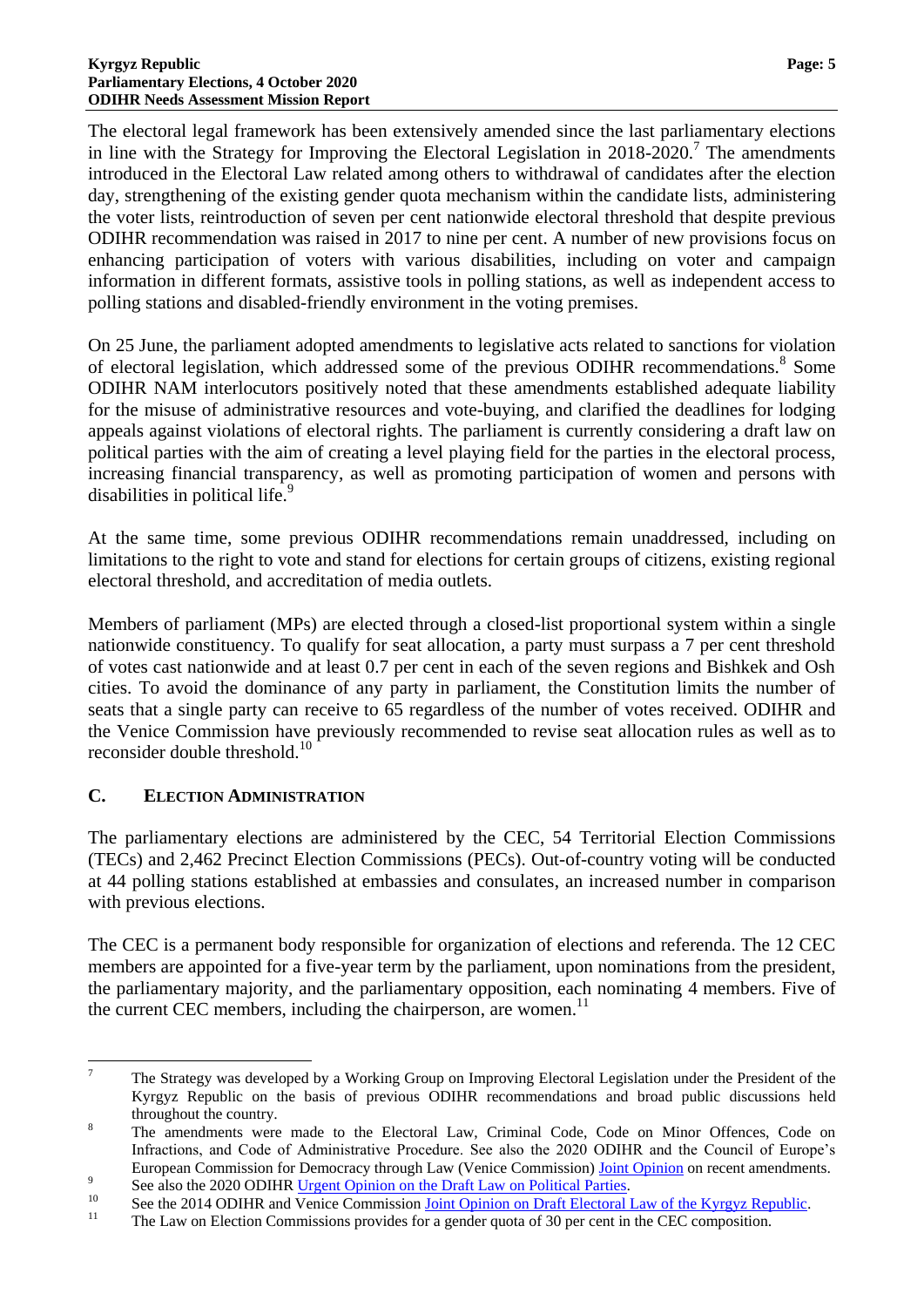Due to the COVID-19 pandemic, the CEC's Rules of Procedure were amended to allow holding CEC sessions online, thus allowing CEC members and secretariat working remotely. While most ODIHR NAM interlocutors noted overall openness and transparency of CEC activities, some expressed concerns that they are no longer able to follow the online CEC sessions as those are not livestreamed.

Preparations for the elections are ongoing.<sup>12</sup> The CEC, with considerable financial support from international donors, is running projects focusing on accessibility of polling stations, training of lower-level commissions, effective use of new voting technologies, and voter education. As positively noted by several ODIHR NAM interlocutors, the CEC is engaged in consultations with a wide range of electoral stakeholders in an effort to improve administration of elections.

The CEC has launched a number of information resources on its website and in social media to provide different participants of the electoral process with election-related information. In line with previous ODIHR recommendations, the CEC intends to keep the database of complaints and appeals online as well as timely publish voting results on its website, including in electronic interactive format as well as in the form of scanned voting results protocols.

As in previous elections, polling stations will be equipped with electronic vote counting equipment for scanning and counting the ballots, which immediately produces the election results after the close of the polls.<sup>13</sup> The CEC, with the support of international donors, is updating and testing the equipment's hardware and software, and developing training programme for operators.

In light of the COVID-19 pandemic, the CEC in co-operation with the Ministry of Health is developing specific measures against spread of the disease, which relate to voting procedures, including social distancing at voting premises and provision of electoral officials and voters with personal protective equipment. In this respect, the CEC also plans to conduct a comprehensive voter information campaign to inform on health-related adjustments to election day procedures. The CEC has also passed several instructions clarifying some aspects of campaigning, financial reporting, accreditation of media outlets, status of authorized representatives of political parties and election day procedures, including precautionary and protective measures related to the COVID-19.

The TECs and PECs were formed in January for the first time for five-year terms. The increased term of office for lower-level commissions is expected to strengthen their professionalism, increase efficiency of training activities and reduce negative effect of high-scale renewal of commissioners on the eve of the elections. The TECs are formed by the CEC with no less than 11 members, and the PECs are formed by relevant TECs with no less than 7 members.<sup>14</sup> One half of the members of each commission are nominated by political parties, while the rest are nominated by local councils. Each party can nominate only one member in a TEC or a PEC.

The CEC informed the ODIHR NAM about planned training of lower-level commissioners, including by means of video tutorials prepared for all electoral stages. Some ODIHR NAM

 $12$ <sup>12</sup> For these elections the CEC had to optimize the budget amid the need for reallocation of resources for fighting COVID-19 which resulted in reduction of initially allocated budget of KGS 732 million (some EUR 8 million; EUR 1 equals approximately KGS 90 (Kyrgyz *Som*)) to some KGS 446 million. Around KGS 60 million was allocated for sanitary and protection measures.

<sup>&</sup>lt;sup>13</sup> This technology was previously applied nationwide in the 2015 parliamentary and 2017 presidential elections as well as in 2016 constitutional referendum and several local elections.

<sup>&</sup>lt;sup>14</sup> The TECs are responsible, among others, for the formation of the PECs, compilation and update of the voter lists, and the establishment the election results within their territories. The PECs are responsible for the verification of voter lists and the conduct of voting and counting.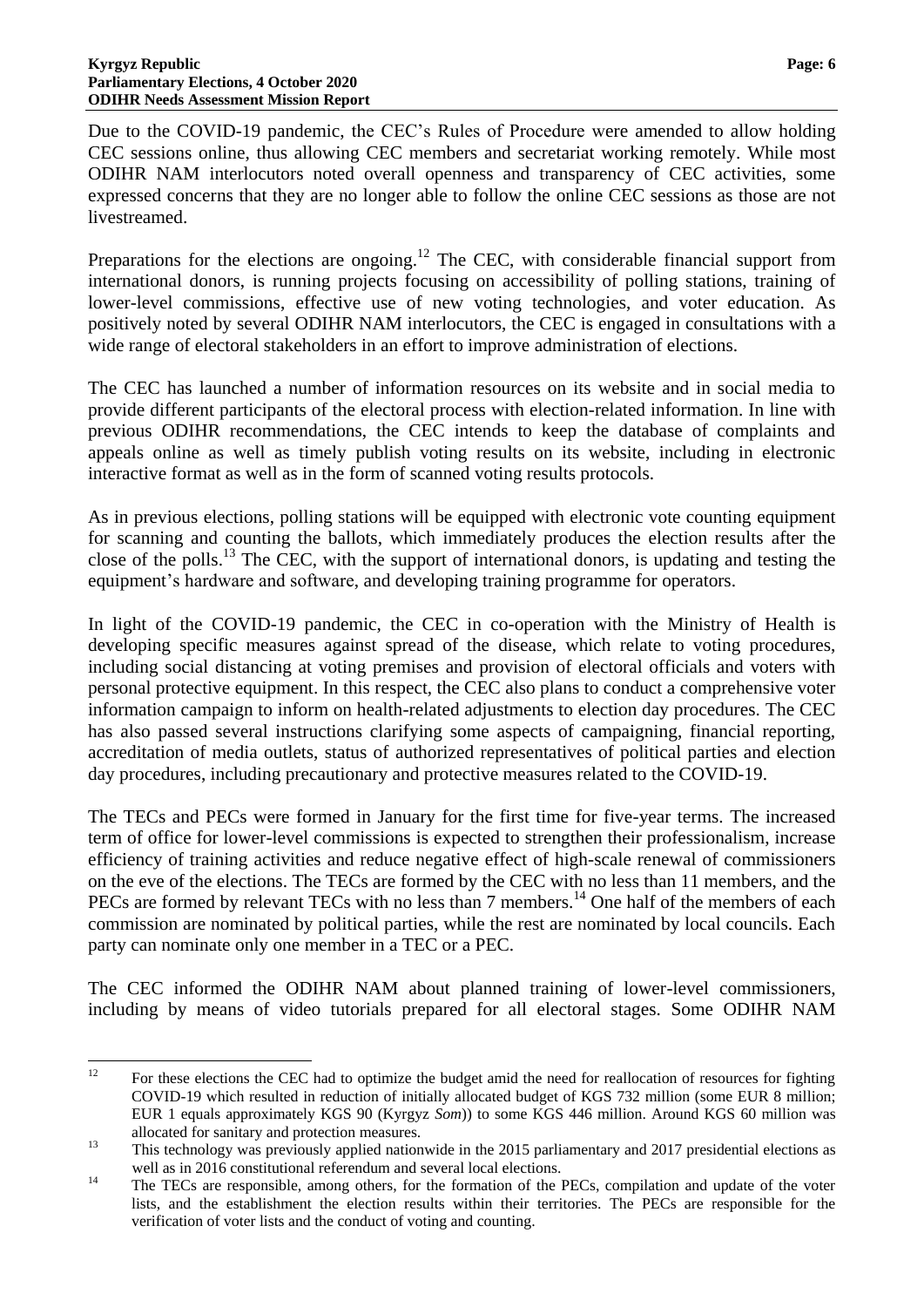interlocutors questioned the ability of the CEC to effectively train the commissioners due to a lack of sufficient capacity and practical implications caused by the COVID-19 pandemic.

No ODIHR NAM interlocutors raised issues regarding effective administration of elections, while some interlocutors questioned the ability of the CEC to make decisions independently from the authorities.

# <span id="page-8-0"></span>**D. VOTER REGISTRATION**

The right to vote is granted to citizens who have reached the age of 18 years before or on election day. Only those who have submitted their biometric data, such as digital fingerprints, photo and a signature, are registered to vote. Despite previous ODIHR recommendations, the Electoral Law continues to disenfranchise citizens serving a prison sentence, irrespective of the severity of the crime committed, and those who are declared incapacitated by a court decision for reasons of mental disability.

Voter registration is passive and voter lists are extracted from the Unified Population Register (UPR) managed by the State Registration Service  $(SRS)$ .<sup>15</sup> Following the legal amendments in 2019, the CEC is in charge of registration of voters, verification of information on voters and printing the voter lists, previously carried out by the SRS. The voter register is updated on a monthly basis between the elections and on a daily basis during pre-election period. As per CEC data, a total of 3,429,043 voters are registered for upcoming elections, an increase of some 400,000 voters since the 2017 elections.

Starting from 16 July, voters can verify their records online and locate their polling stations in the preliminary electronic voter lists. Printed preliminary voter lists should be posted for public scrutiny by each PEC by 26 July additionally allowing voters to confirm their data. By 30 August the CEC has to update the voters lists and post those by 4 September in polling stations. Voters can verify their records and if needed request corrections until 20 September. During the public scrutiny, voters may also request to change their electoral address in order to vote at the place of their temporary residence. Voters may not be added to the voter lists on election day.

Many ODIHR NAM interlocutors expressed confidence in the accuracy of voter lists, but noted that voter registration of citizens living abroad remains an issue. According to the SRS, some 500,000 citizens, most of whom reside abroad, have not yet submitted their biometric data and therefore are not able to vote.<sup>16</sup> The authorities informed the ODIHR NAM of planned activities to intensify collection of biometric data; however, outbreak of COVID-19 pandemic and consequent travel restrictions had negatively affected this process.

On election day, identification of voters will be based on fingerprint matching. For these elections, the CEC has replaced approximately one fourth of biometric identification equipment and introduced some software updates to ensure smooth operation on election day. In order to avoid any potential cyber interference, the biometric identification system runs offline.

 $15$ <sup>15</sup> The UPR includes citizens based on their personal and biometric data that are used for voter identification on election day. The UPR contains information from civil status, address, passport and biometric data registries.

<sup>&</sup>lt;sup>16</sup> The UN Committee on the Protection of the Rights of All Migrant Workers and Members of Their Families, in its [Concluding observations on the initial report of Kyrgyzstan,](https://tbinternet.ohchr.org/_layouts/15/treatybodyexternal/Download.aspx?symbolno=CMW/C/KGZ/CO/1&Lang=En) (22 May 2015, CMW/C/KGZ/CO/1, paragraph 37), recommended to guarantee the right to vote of Kyrgyz migrants.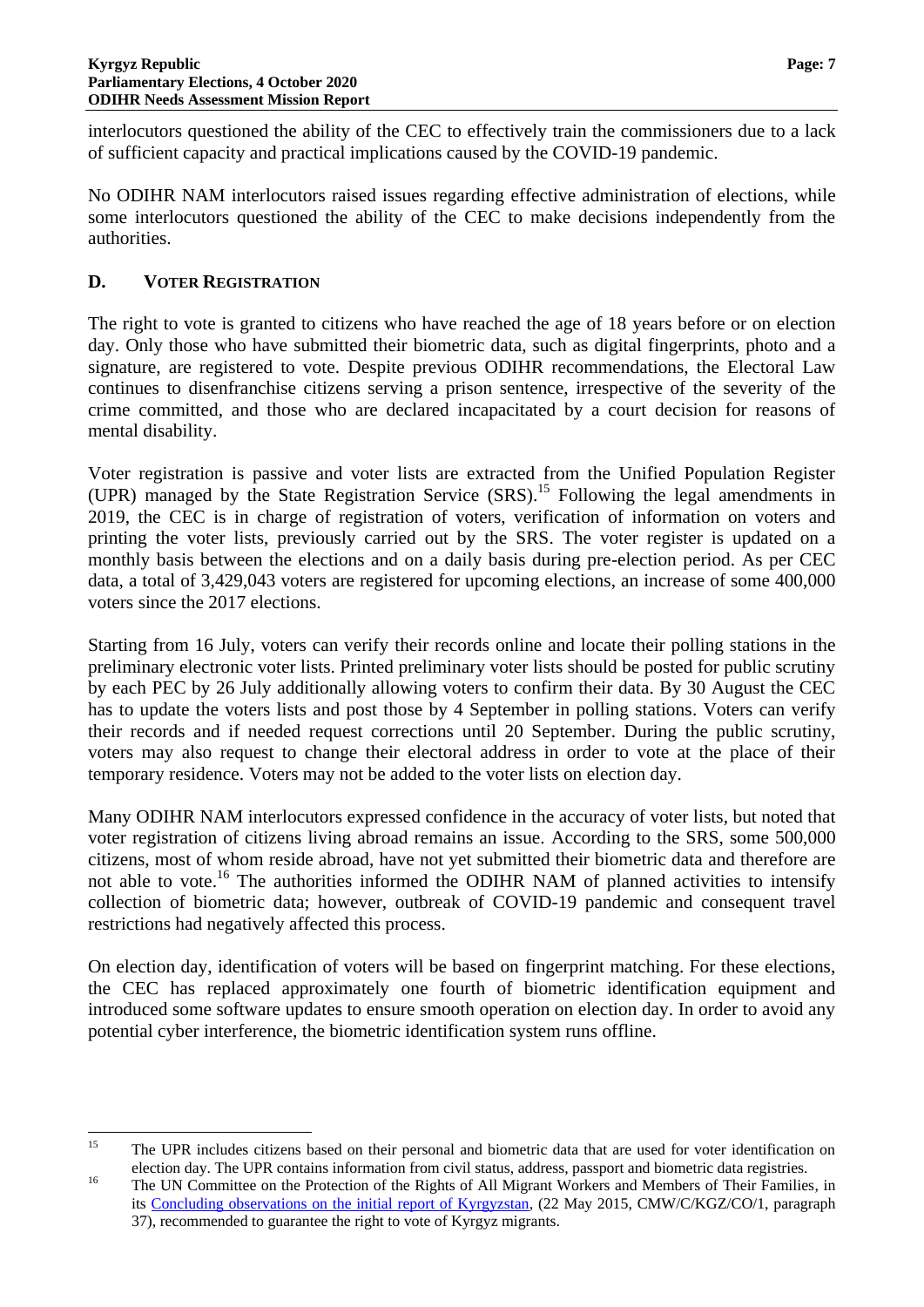# <span id="page-9-0"></span>**E. CANDIDATE REGISTRATION**

Eligible voters over 21 years of age by election day may be elected to parliament, unless they have a criminal record that has not expired or been cleared according to the law. Voters declared incapacitated by a court decision for reasons of mental disability are also ineligible.<sup>17</sup> Candidates may be nominated within closed lists by the political parties.

A total of 44 political parties declared their intention to stand for upcoming elections by the legal deadline of 9 July.<sup>18</sup> Initially, the CEC registered authorized representatives of 43 parties to allow them to collect and submit necessary documents for registration of candidate lists. On 13 July, the CEC refused to register representatives of the SDPK referring to the ongoing legal disputes over the powers of the party's acting chairperson as well as legality of relevant decision of the SDPK to change its leadership.<sup>19</sup> The refusal was appealed to the court that obliged the CEC to register the representatives of the SDPK. On 28 July, the Supreme Court upheld the decision of the first instance court on appeal in its final decision. On 3 August, the CEC registered SDPK representatives as initially requested.

Political parties can submit their candidate lists to the CEC until 24 August, and the CEC has to decide on their registration within 10 days after submission of the nomination documents. To register a candidate list, a party must pay a deposit of KGS five million.<sup>20</sup> While no ODIHR NAM interlocutors raised issues with regards to the size of the deposit, some voiced concern that in view of the ongoing economic crisis some parties may have difficulties to deposit the required amount.

Тhe Electoral Law establishes a number of quotas that parties must meet in order to have their lists registered. Parties must have at least 30 per cent of candidates of each gender, at least 15 per cent of its candidates belonging to national minorities, at least 15 per cent of candidates under 35 years of age, and at least two candidates with disabilities. The law correspondingly sets placement requirements for each category within the candidate list.<sup>21</sup> Following recent legal amendments and in line with a previous ODIHR recommendation, if the term of office of an MP ends prematurely, his or her seat passes to the next registered candidate of the same gender.

For these elections, the CEC has launched a new web-resource *Talapker* where citizens can find the general information about parties and candidates, programmes of political parties as well as information on incomes and expenditures from the electoral funds of parties.

<sup>17</sup> According to Articles 12 and 29 of the [CRPD,](https://www.un.org/disabilities/documents/convention/convoptprot-e.pdf) "State Parties shall recognize that persons with disabilities enjoy legal capacity on an equal basis with others in all aspects of life" and ensure their "right and opportunity [...] to vote and be elected". Paragraph 48 of [General Comment No. 1 to Article 12](https://documents-dds-ny.un.org/doc/UNDOC/GEN/G14/031/20/PDF/G1403120.pdf?OpenElement) of the CRPD states that "a person's decision-making ability cannot be a justification for any exclusion of persons with disabilities from exercising [...] the right to vote [and] the right to stand for election".

<sup>&</sup>lt;sup>18</sup> According to the law, the CEC has three calendar days to decide on registration of authorized representatives of political parties.

<sup>&</sup>lt;sup>19</sup> The CEC in [its decision No.61](https://shailoo.gov.kg/ru/npacik/Resheniya_CIK_KRKR_BShKnyn_chechimderi/61/) (in Russian) referred to an application submitted on the official letterhead of the SDPK and signed by its acting chairperson who challenged authenticity of the documents submitted. The CEC also noted that the issues related to legality of party's internal decisions and powers of leadership did not fall within the competence of the CEC.

<sup>&</sup>lt;sup>20</sup> The deposit is returned to those parties that receive more than five per cent of all votes cast.

<sup>21</sup> A candidate of a less represented gender must be within each group of four candidates throughout each candidate list. At least five candidates belonging to national minorities as well as those under 35 years should be within first 65 positions and at least one candidate with disabilities should be listed within first 50 positions.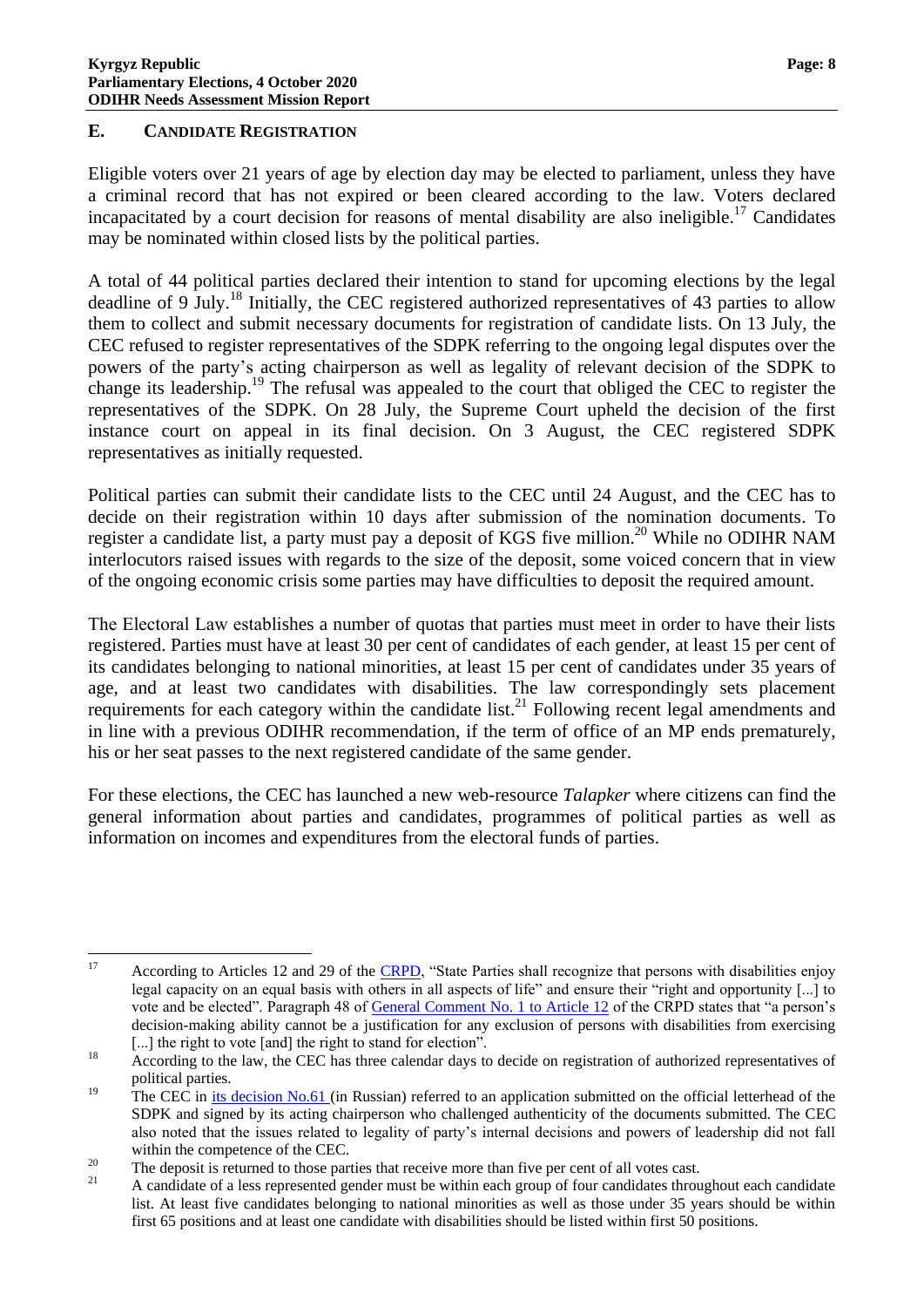# <span id="page-10-0"></span>**F. ELECTION CAMPAIGN AND CAMPAIGN FINANCE**

The official electoral campaign starts on 4 September and ends 24 hours before election day. Campaigning in public institutions is prohibited and campaign posters can only be displayed in designated public places. Election administration is responsible for ensuring equal campaign opportunities for contesting parties.

Following recent amendments to the Electoral Law, political parties are now obliged to prepare and distribute audio-visual campaign materials using sign language or subtitles, prepare materials in an easy to read format, as well as use Braille font or other special means for voters with disabilities. The amount of adapted materials should be at least one per cent of the total circulation of campaign materials.

The campaign is expected to focus on health care system, including measures taken to fight the pandemic, response to the consequent economic crisis as well as corruption. Most of ODIHR NAM interlocutors noted practical restrictions to campaigning caused by the COVID-19 pandemic. Many ODIHR NAM interlocutors informed that the parties seemed unprepared to conduct their campaigns during pandemic, including online. It is expected that advertisements in traditional and social media will be increasingly used as a tool to reach out to voters, and that in-person meetings with voters will be reduced to a minimum. At the same time, almost all ODIHR NAM interlocutors expressed concern regarding the absence of clear rules on campaigning online.

The law does not provide for direct public financing of campaigns. Parties should accumulate all contributions to their campaign funds on a dedicated bank account. Individuals and legal entities can donate to a party fund up to KGS 200,000 and KGS 3 million, respectively, a candidate can contribute up to KGS 1.5 million, and a party itself up to KGS 100 million. Cash donations as well as donations from foreign, state-owned or anonymous sources and religious and charitable organizations are prohibited. The campaign spending limit per party was reduced from KGS 500 million in 2015 to KGS 300 million.

Some ODIHR NAM interlocutors raised serious concerns over limited transparency of campaign incomes as well as expenses incurred by individual candidates. Control over compliance of political parties with campaign finance regulations is vested with the CEC. Banks are required to provide information to the CEC on party income and expenditure on a weekly basis and the CEC is required to publish this information on its website. For these elections, the CEC has adopted an instruction requiring political parties to submit two financial reports before election day and a final report after the elections.<sup>22</sup> All financial reports are to be published on the CEC website and will be audited by the CEC audit group.

# <span id="page-10-1"></span>**G. MEDIA**

The media landscape includes a range of public and private television (TV) and radio stations, print media outlets and online media. Public Broadcasting Corporation (KTRK) possesses six TV and three radio channels and has the biggest coverage and viewership. TV remains the main source of political information for most people, but online media increasingly serve as an alternative source of information. Print media is losing circulation considerably and transforming to online versions. Due to the limited advertising market none of the many registered media outlets is considered to be self-sustainable.

 $22$ <sup>22</sup> The first financial report is to be presented to the CEC together with registration documents, second report – by 24 September, and a final report - within 10 days after election day.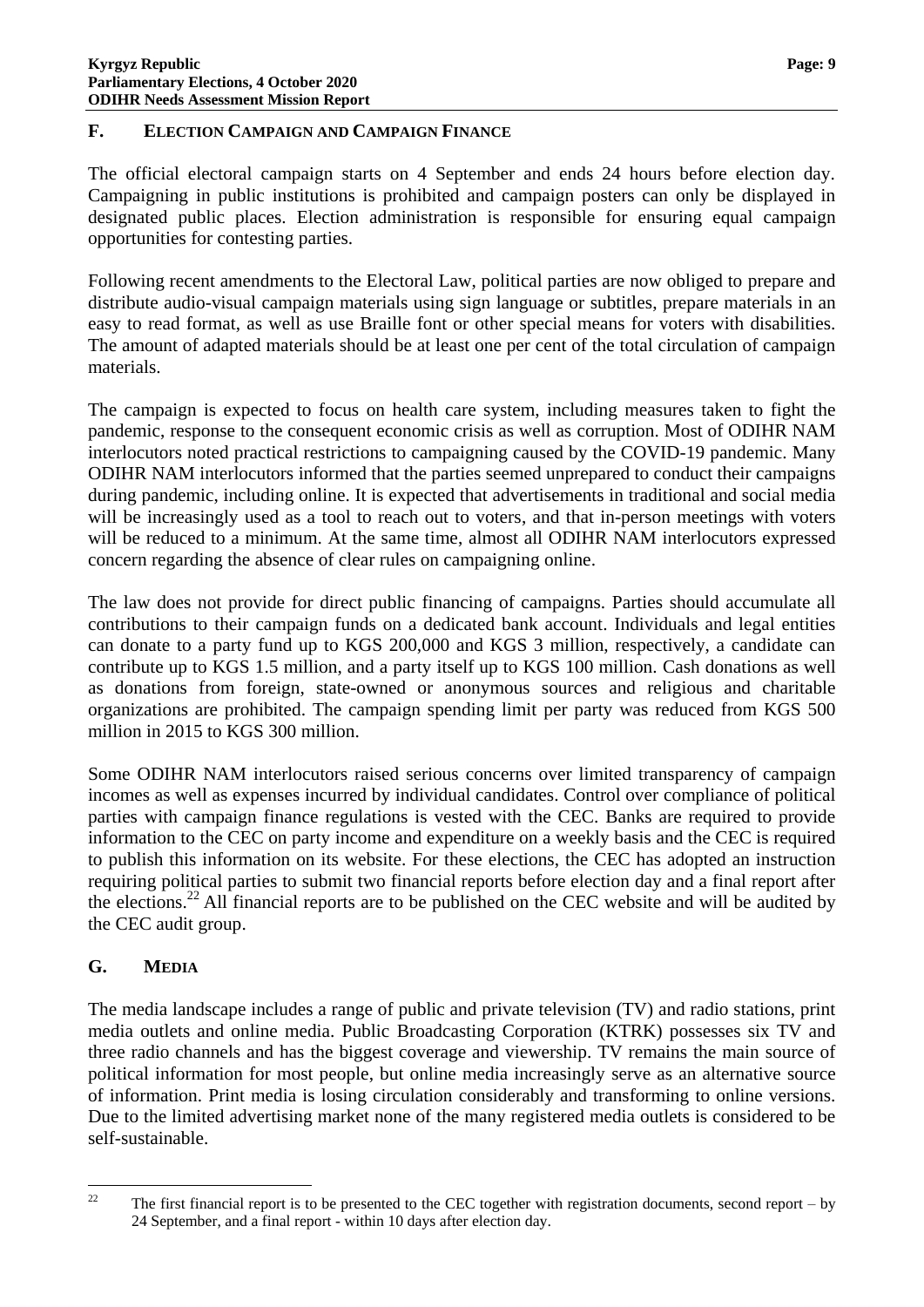Recent adoption of the draft law on manipulation of information caused major discontent, especially among media representatives, civil society and human rights activists.<sup>23</sup> The draft law grants authorities broad powers to censor digital communication and, based on court decision, allows to block access to allegedly false or inaccurate online information. Many ODIHR NAM interlocutors perceived the draft law as a threat to free speech and a tool for authorities to crack down on digital dissent.<sup>24</sup> On 25 July, President Sooronbay Jeenbekov announced that while supporting the idea of fighting against fake information he had decided to veto the law with the aim of its further discussion with the media sector, MPs, presidential administration and the government.

The Constitution guarantees freedom of expression and press and explicitly prohibits criminal prosecution for defamation. The Electoral Law regulates campaigning and requires the media to provide unbiased information and to treat contestants equally. It is prohibited to campaign through foreign media and, for the duration of the campaign, foreign media cannot broadcast live. No official and systematic media monitoring of the campaign coverage is envisaged to ensure compliance of the media outlets with the law; however, the CEC has established a working group on campaign and voter information, comprising CEC members and staff, media representatives and analysts to facilitate its oversight function.

Despite a previous ODIHR recommendation, media outlets, including online media, have to be accredited by the CEC in order to cover its activities and the campaign as well as sell advertisement airtime and space to the contestants. The CEC informed the ODIHR NAM that for these elections the procedure of accreditation has been simplified. Notwithstanding, the CEC may revoke accreditation if media outlet violates electoral legislation. The CEC accredited a total of 210 media outlets, including 57 TV stations, 52 newspapers and magazines, 26 radio stations and 75 online media outlets.

All broadcast and online media that are partially or fully financed from state or local budgets are obliged to provide equal opportunities for contesting parties. State-funded broadcasters with nationwide coverage should allocate at least one hour of free air time on working days shared equally among all contesting parties; at least half of this airtime should be used for debates seen as an important tool for ensuring informed choice of voters.<sup>25</sup> KTRK informed the ODIHR NAM that plans to organise public debates will depend on the final number of registered contestants. Each contesting party is entitled to receive at least one A4 page of free-of-charge advertising space in state-funded newspapers and online media. Additionally, parties can purchase airtime on public and private channels, as well as space in print and online media.<sup>26</sup>

Although defamation and insult are decriminalized, some ODIHR NAM media interlocutors considered multiple cases of excessive damages awarded against the media as a potential instrument of pressure on independent media leading to lack of security and self-censorship. The OSCE RFoM has also expressed concern over disproportionate damages requested in defamation suits.<sup>27</sup>

# <span id="page-11-0"></span>**H. COMPLAINTS AND APPEALS**

Complaints and appeals can be filed by voters, political parties and candidates, their proxies, civil society organizations and observers. However, voters and citizen observers cannot appeal election

<sup>23</sup> <sup>23</sup> Several protest actions took place in June to demand a withdrawal of the draft law.

See also statement by the **[OSCE Representative on Freedom of the Media \(RFoM\)](https://www.osce.org/representative-on-freedom-of-media/455836)** regarding potential restriction to media freedom (29 June 2020).

 $25$  According to the Electoral Law, the CEC is mandated to define the rules of procedures for holding the debates.

<sup>&</sup>lt;sup>26</sup> Prices for paid advertisement should be presented to the CEC in advance and apply equally to all parties.<br><sup>27</sup> See statement by the OSCE REeM recording dispresentionate defension eleme (12 December 2010).

Se[e statement by the OSCE RFoM](https://www.osce.org/representative-on-freedom-of-media/442180) regarding disproportionate defamation claims (13 December 2019).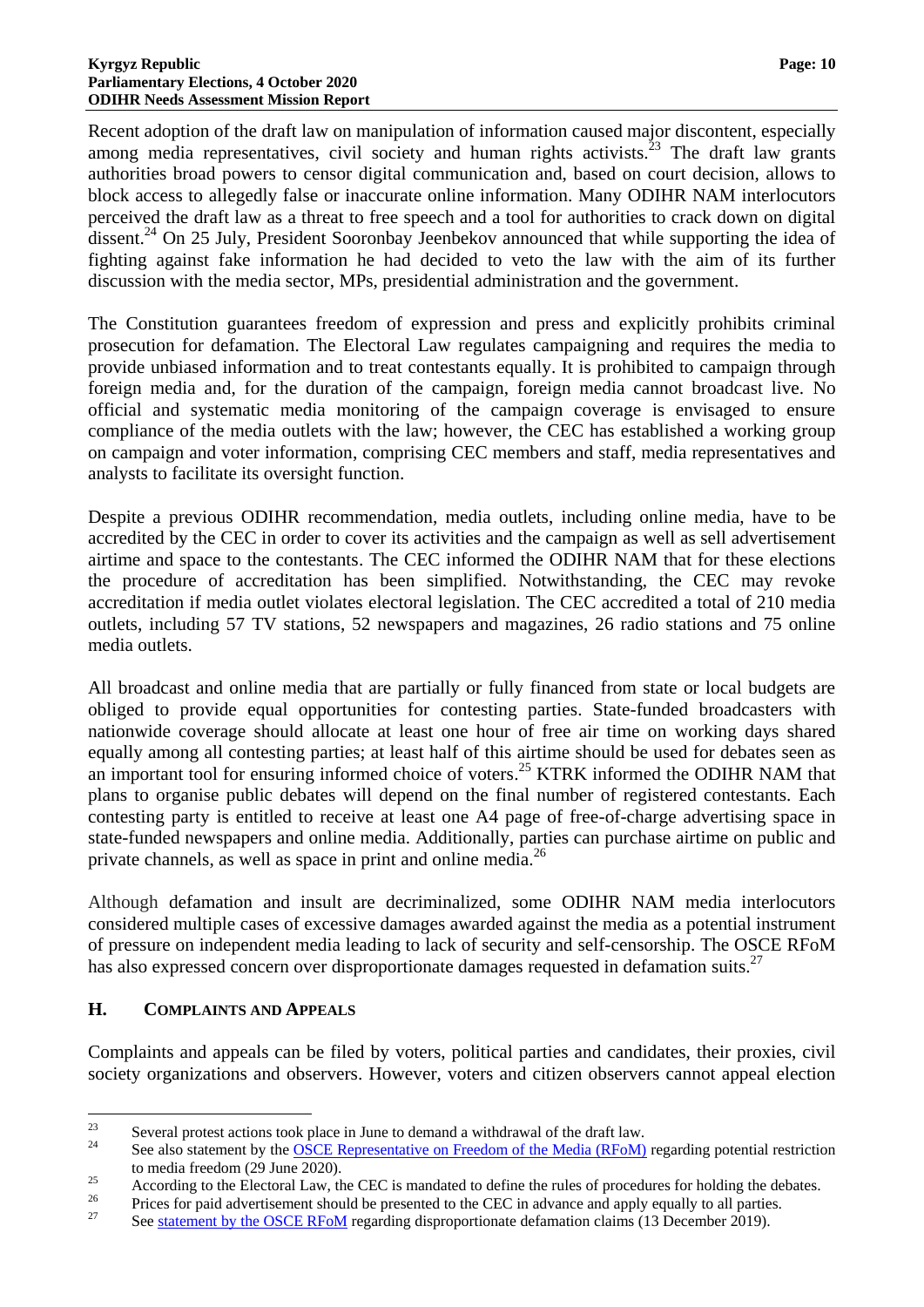results. Decisions and actions of election commissions and their officials can be appealed with the superior election commissions, while decisions and actions of the CEC and other institutions, as well as violations of electoral rights of citizens can be appealed to court of first instance on administrative matters and further to the Supreme Court whose decision is final.

Complaints, including on election results, have to be submitted within three days from the time when the complainant became aware of the infringing action or decision. Appeals on the first instance decisions should be lodged within three days after the issuance of the decision. The commissions and first instance courts have to decide on complaints and appeals within three days or, if additional investigation is required, within five days. If a complaint or appeal is filed on election day or day before, it should be considered immediately. Appeals to the Supreme Court are heard within five days.

All election-related disputes are public and relevant court decisions are published in a timely manner. The Supreme Court informed the ODIHR NAM that the courts are ready to hold relevant hearings online to facilitate access of the participants to the process amid the COVID-19 pandemic.

Law enforcement bodies are entitled to investigate complaints from citizens regarding electoral offences that may be subject to administrative and criminal liability. Complaints against decisions or actions of state and other bodies, their officials, and other participants of the electoral process can be filed with the prosecutor's office, internal affairs bodies, election commissions or the courts. Several ODIHR NAM interlocutors noted that the 2020 legal amendments adequately equip law enforcement bodies with legal tools to prevent and counter cases of vote-buying and misuse of administrative resources.

# <span id="page-12-0"></span>**I. ELECTION OBSERVATION**

The Electoral Law provides for election observation by contesting parties, citizen and international observers of all stages of the electoral process. Despite previous ODIHR recommendation, citizen observers can only be accredited to observe at one specific commission unlike party observers who enjoy the right to be accredited at multiple polling stations.

Several citizen observer groups informed the ODIHR NAM of their plans to observe election day procedures and publish post-election observation reports. Some NGOs plan to assess other aspects of the process, including women's participation, potential misuse of administrative resources and vote-buying, compliance with campaign and campaign finance regulations, campaign coverage in the media as well as the exercise of voting rights by some categories of voters. Civil society representatives expressed their concern and reservations regarding potential COVID-19-related restrictions which could hinder their activities. Political parties are also expected to mobilize observers at polling stations throughout the country.

# <span id="page-12-1"></span>**IV. CONCLUSIONS AND RECOMMENDATION**

Most interlocutors met with by the ODIHR NAM noted the need to observe the upcoming elections. A number of aspects could merit specific attention by an ODIHR election observation activity, including the work of the election administration, the campaign and its coverage by the media and election day procedures, particularly under the circumstances caused by the COVID-19 pandemic. Representatives of state bodies emphasized that the electoral process would be transparent, noted the added value of an ODIHR assessment and welcomed any potential recommendations for improvement of the process.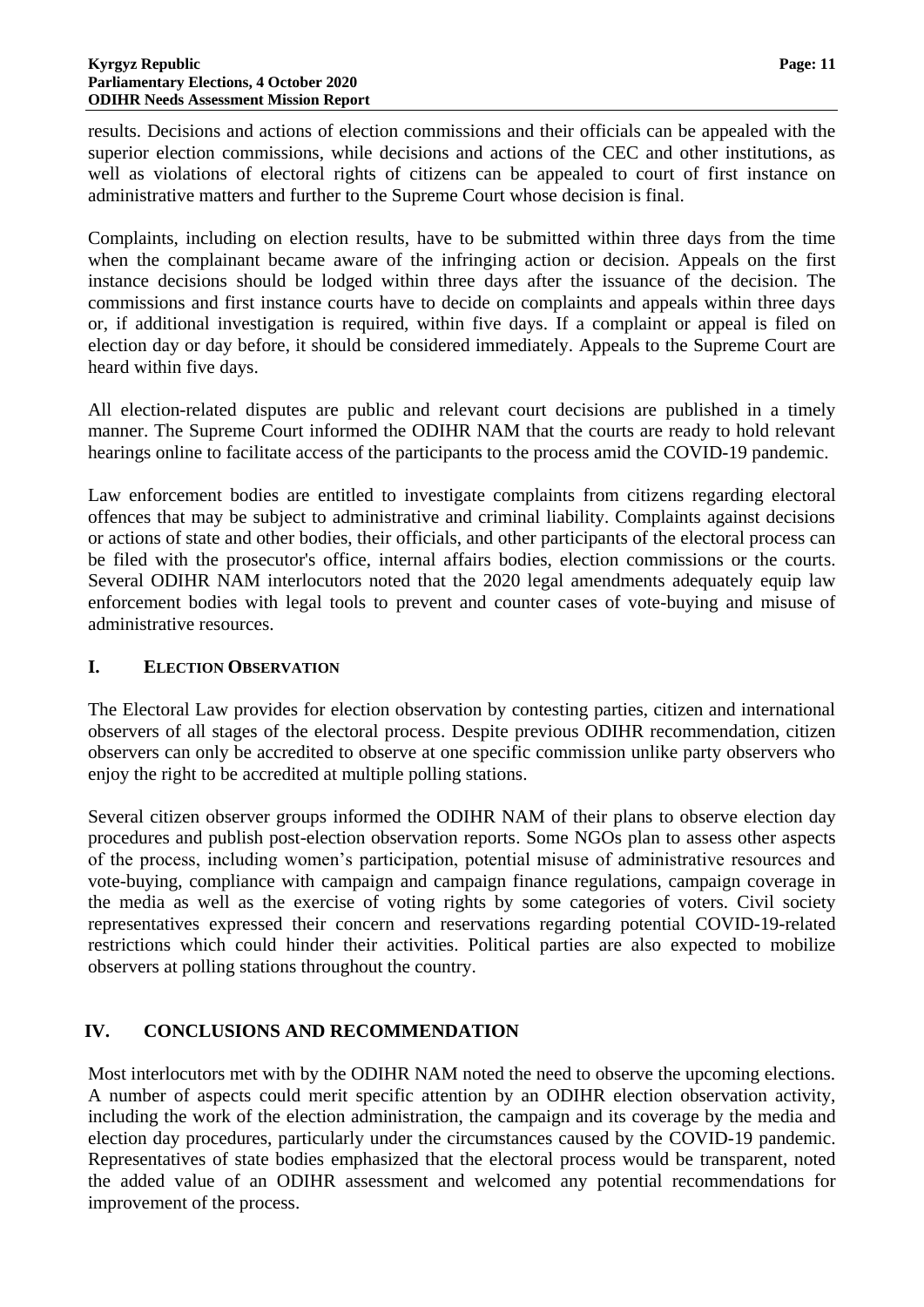Based on the findings of this report, the ODIHR NAM recommends the deployment of an Election Observation Mission (EOM), subject to public health considerations and potential travel restrictions in light of the ongoing COVID-19 pandemic, to assess the forthcoming parliamentary elections. In addition to a core team of experts, the ODIHR NAM recommends the secondment of 24 long-term observers from OSCE participating States to follow the electoral process countrywide, and 350 short-term observers to follow election day proceedings. In line with ODIHR's standard methodology, the EOM would include a media monitoring element.